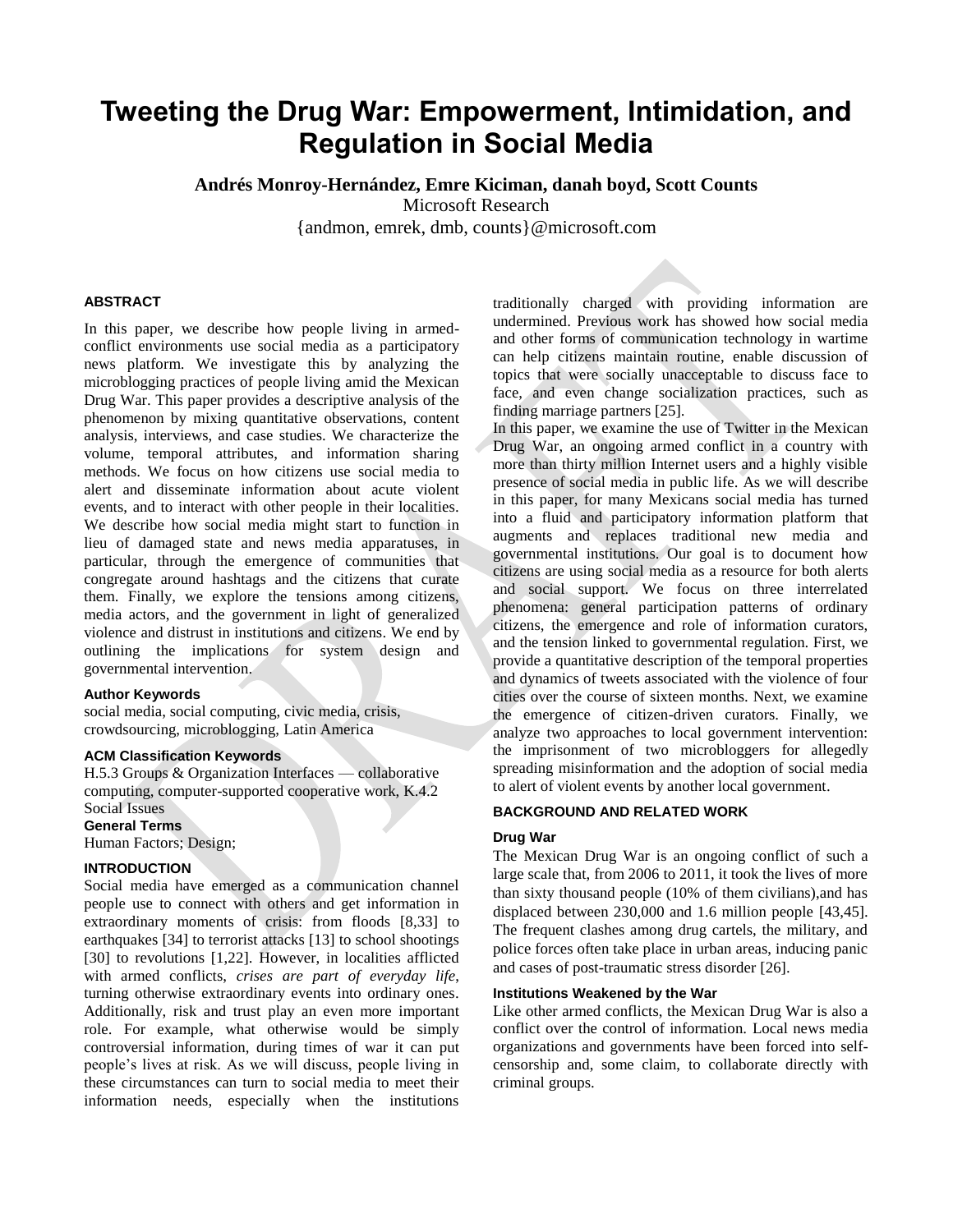Several local news media organizations throughout the country have publicly vowed not to report on the violence that engulfs the localities they serve. For example, a newspaper in Saltillo (one of the cities discussed in this paper) declared in an editorial [40] that due to the "threats on their editorial staff,"<sup>1</sup> they were "obligated, on occasion, to leave out information." Similarly, a newspaper in Ciudad Juarez, after several of their journalists were killed by drug gangs, directed its front page headline to them, asking: "What do you want from us?" [38]. Also, a newspaper in Veracruz was burned down by criminal gangs [51]. Not surprisingly, a report [46] by the Committee to Protect Journalists ranked Mexico as the third most dangerous country for journalists. The result, according to a Washington Post report [7], is a "near-complete news blackout" imposed by criminal organizations who "via daily telephone calls, e-mails and news releases" decide "what can and cannot be printed or aired".

Local governments, likewise, fail in public communication. For example, the foreign press reported how a mayor of a northern city "mysteriously disappears for days and refuses to discuss drug violence" [7]. Citizens' comments on social media and the comment sections of newspapers are filled with speculations on the reasons for these reasons for this silence: fear of reprisals, collaboration with drug cartels, obliviousness, or an attempt to maintain an image of having everything under control.

Moreover, on those occasions when traditional news media or the government does report the violence, the information is often published several hours later or even the day after the events take place. Hence citizens find these institutions ineffective at alerting them and helping them avoid the violent clashes.

#### **Social Media Penetration**

 $\overline{a}$ 

Access to the Internet and use of social media in Mexico has increased significantly recent years. According to a report by the Mexican Internet Association [42], the number of people in the country with access to the Internet increased from 17.2% in 2000 to 34.9% in 2010. The report estimates that most of the 34 million people with Internet access are young: 37% are under 18, and 40% are between 18 and 34.

The report also estimates that social media sites are used by 61% of people with Internet access and that of those, 39% use Facebook, 38% use YouTube, and 20% use Twitter. 53% of Twitter users reported to use it at least once a day, from their home (39%), work (16%), and mobile phone (18%).

 $1$  This and other quotes are translated from Spanish by the authors.

These numbers underscore the pervasiveness of social media as an information channel that can reach a sizable percentage of the population.

## *Los Tuiteros***: an Influential Collective**

In Mexico, like in many other countries, Facebook has become a common method of communication among friends and families. Twitter, however, has been widely adopted by public figures and become part of the public discourse as a decentralized yet influential collective.

*Los Tuiteros*, the name used by the media to refer to tweeters, have emerged into having a collective identity. They are portrayed as a homogenous group that is politically engaged, sophisticated, witty, and highly critical of the mistakes made by public figures. Their unified voice is made visible through the Mexican Twitter Trending Topics, which the media often quotes [16].

Los tuiteros have an image of being influential, both online and offline. For example, one of the earliest posts we saw described how the tuiteros helped expose a chain of convenience stores that allegedly increased the price of bottled water during some floods. More recently people have attributed to the tuiteros renaming of a public park with a controversial name [15], the reversal of a legislation that attempted to tax Internet communications [9,16] and even the influencing the presidential campaigns [28].

The self-image of los tuiteros is also one of sophistication and superiority. For example, one of the Twitter trending topic was  $\text{HT}$ weetsByPeopleComingFromFacebook<sup>3</sup> which invited people to mock the supposedly sophisticated and unsophisticated Facebook users that venture to Twitter [49].

## **Social Media as Civic Media**

As violence spread and traditional news media weakened, frustrated citizens turned to the increasingly pervasive social media for "information and survival" [12]. Twitter in particular came to be one of the principal sources of citizendriven alerts in several Mexican cities where people often report, confirm, comment on, and disseminate information and alerts about the violence, typically as it happens. Twitter users in Mexico have gathered around locationspecific keywords or *hashtags*<sup>5</sup> to create shared information resources. These hashtags have evolved into "insurgent communities" that "emerge from network individuals reacting to perceived oppression, then transforming their shared protest into a community of practice" [10:362–363].

Ethnographic research on the Gulf War showed that Iraqis have reacted in a similar way: "[t]he majority of bloggers who lived in Iraq reported events as they unfolded, as

l

<sup>&</sup>lt;sup>3</sup> In Spanish, the original topic was

<sup>#</sup>TuitsDeLosQueVienenDeFacebook

 $<sup>5</sup>$  Hashtags are keywords preceded by the # symbol used to</sup> easily search and group tweets.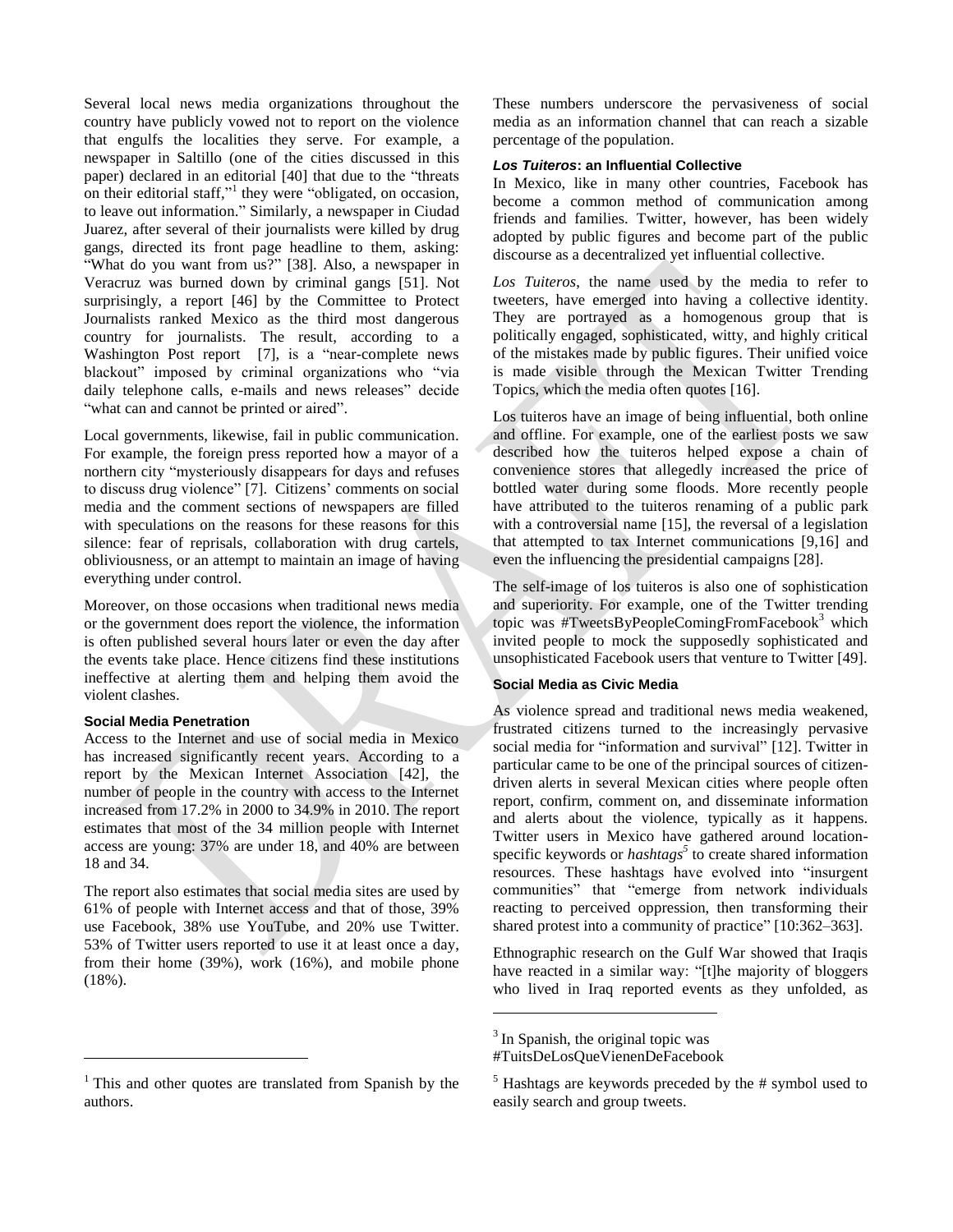eyewitnesses" [2]. Blogs also provided a counter narrative to government-controlled media of events in the recent Egyptian revolution [1]. Blogs have been shown to reflect important events in continuing struggles [24]. Use of social media in the Mexican Drug War incorporates aspects of such counter-narrative while also highlighting the practical uses borne out of the necessity of getting alerts of crisis scenarios. People used the comment sections of these blogs and microblogs themselves to collectively grieve, and express frustration toward the government, the criminal organizations, and themselves for the circumstances in which they live.

#### **Organized Crime on Social Media**

Almost from the beginning of the war, news media have reported on how members of criminal organizations have used YouTube videos and comments to "taunt and threaten enemies" [31]. Some videos were presumably intended to recruit new young members; others show confessions and gruesome torture of their adversaries [3]. Most gruesome videos are quickly removed for violating YouTube's terms of service, but re-uploaded to other video sharing websites, such as LiveLeak [20]. There has also been much speculation that criminal organizations have infiltrated social media to spread panic in the population. For example, Okeowo [29] reports on how "drug cartels apparently use Twitter and Facebook not only to communicate with one another, but also to spread fear through local communities." Okeowo cites the case of the city of Reynosa (one of the cities studied in this paper), where "people associated with one cartel used tweets to terrorize Reynosa by posting messages that created panic among residents and halted normal activities as the threats circulated online."

## **PARTICIPATION PATTERNS**

Much has been said on the media about Mexican citizens using Twitter to report violent events in their communities[11,12,29,52,53]. However, little is known about the volume, content, and the people involved. Through an examination of tweets on the Drug War, we show how people use hashtags to alert each other and document important events in their localities.

#### **Method**

We identified four hashtags used in connection with the reports of violence in four different cities (see [Table 1\)](#page-2-0). Using the Twitter firehose, available to use through our company's contract with Twitter, we collected the entirety of tweets containing those and other keywords over the course of 16 months, from August 2010 to November 2011.

We selected these cities in particular because they have been hit by the violence during the time we of our observations and because of our close familiarity with them. Also, three of them are very similar to each other in population size and the four is the third largest city in the country and one of the largest cities in North America. We

identified the set of relevant set of hashtags and keywords by:

- a) Searching and browsing Twitter. Since early 2010, we have been informally monitoring Twitter for references of the violence occurring in the country.
- b) Snowballing. Once we identified a term, we started to search for other terms included in the same message. This led us to find additional terms.
- c) Monitoring local Twitter trending topics. For the past few months we have followed the country's Trending Topics, which often are related to the violence.
- d) Reading news reports. Once Twitter became known as a website where people were alerting each other, the news media started to report about this phenomenon and even use Twitter as the source for their articles related to the violence.
- e) Follow influential users. Occasionally journalists and news media organizations would amplify information from social media, this helped identify additional keywords.

Through this process we identified several keyword, including different Spanish words for "shooting" (such as "balacera" and "balazos"), the names of the four cities, the user names of people we identified as particularly active, and the hashtags used specifically for each city and for prominent violent events. These led to a collection of close to four million tweets (3,851,575) posted by more than a million users (1,029,448). However, to simplify our analysis and to have a balance of keywords per city, we focused only on the oldest and most active hashtag for each city listed in [Table 1,](#page-2-0) which resulted in a corpus of 609,744 tweets for the four hashtags listed o[n Table 1.](#page-2-0)

| <b>City</b> | <b>Population</b> | <b>Hashtag</b>  | <b>Tweets</b> |
|-------------|-------------------|-----------------|---------------|
| Monterrey   | 4,080,329         | #mtyfollow      | 211,278       |
| Reynosa     | 607,532           | #reynosafolllow | 155,786       |
| Saltillo    | 823,098           | #saltillo       | 153,879       |
| Veracruz    | 702,394           | #verfollow      | 87,801        |

<span id="page-2-0"></span>**Table 1. Selected cities, their population, and hashtag.**

Later on, as a way to have data from a city not at war, we collected one month worth of data of Seattle, WA, a city similar in population size (3,344,813) to Monterrey. This resulted in 1,495,786 tweets.

#### **Results**

**Interaction and dissemination.** We found that, except for one of the cities, a third or more of the tweets (29.9 to 40%) were *retweets,* while a fifth were *mentions*, that is, tweets that included the name of another user (see [Table](#page-3-0)  [2\)](#page-3-0). This is the opposite from Seattle where there were more tweets with mentions (50.7%) mentioned than retweets (15.7%).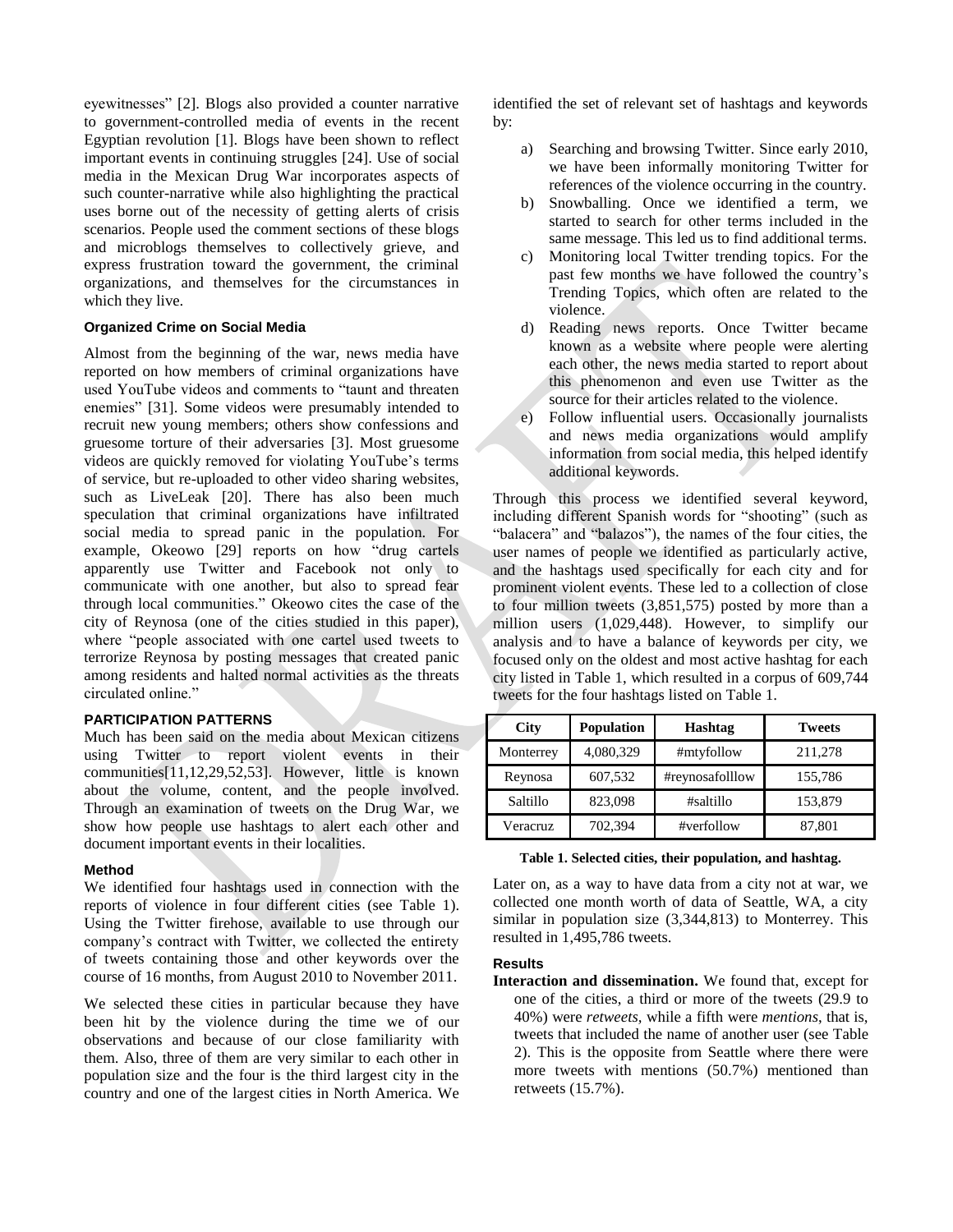| City      | Median<br><b>Daily</b><br>Tweets <sup>6</sup> | <b>Mentions</b> | <b>Retweets</b> | <b>Users</b> |
|-----------|-----------------------------------------------|-----------------|-----------------|--------------|
| Monterrey | 340                                           | 20.5%           | 40.1%           | 27,170       |
| Reynosa   | 249                                           | 24.8%           | 15.9%           | 9,043        |
| Saltillo  | 219                                           | 19.9%           | 29.9%           | 16,347       |
| Veracruz  | 494                                           | 22.5%           | 35.3%           | 12,522       |

<span id="page-3-0"></span>

**Table 2. Aggregate results per city**

**Figure 1: Tweets per day for each of the cities' hashtags**

**Volume.** The number of daily tweets per day goes up and down constantly, spiking when violence erupts then decreasing when the city is calm (see ). The biggest spike in Monterrey (7,027 tweets) occurred on August 25, 2011, the day of an attack of a casino where 52 people were killed [4].The news broke on Twitter where people started sharing images of the event. For Veracruz, the biggest spike (4,699 tweets) happened in an event, also on August 25, 2011 but seemingly

 $\overline{\phantom{a}}$ 

unrelated, when rumors of school children being kidnapped spread on social media (an in-depth analysis of this event in a section below). The biggest spike in Reynosa (2,745 tweets) happened on November 6, 2010 after intense clashes erupted due to the capture of a prominent drug lord [23]. For Saltillo, the biggest spike (4,637 tweets) occurred on October 12, 2011 also linked to clashes caused by the capture of a drug cartel leader [37].

- **Staggered adoption.** also suggests that the adoption of Twitter did not happen at the same time across the four cities. For example, Veracruz adopted this medium much later. A likely explanation is that the practice spread as the violence spread. For example, we identified the first instance of the #verfollow where one person tells another of the possibility of using the hashtag #verfollow to find information about Veracruz: "you can find information about the state in verfollow or alertavera, messages should be short." Shortly after, another person sent tweet to an influential Twitter user informing him or her of the new hashtag: "there is a new follow for Veracruz: #verfollow." It is interesting to note the user of the follow as a noun.
- **Content.** In terms of the content, as expected, the most common tweets are about reporting the location of shootings. We did this by performing a word count of the tweets from Monterrey. We found that the most common words are those used to refer to *places* in the city (such as the name of streets and neighborhoods), followed by words associated with *shootings*, followed by the verb "to report", followed by generic references of people references. Interestingly, the hashtag for a different city (Reynosa) is also one of the most common words in the Monterrey.

| <b>Type of Words</b> | Words (Spanish)                               |  |
|----------------------|-----------------------------------------------|--|
| places               | zona, san, sur, altura, garza, col., av.      |  |
| shootings            | #balacera, balacera, balazos,<br>detonaciones |  |
| report               | reportan                                      |  |
| people               | gente, alguien                                |  |
| names                | #reynosafollow                                |  |

## **Table 3: Most common words in Monterrey**

**Individual activity.** We found 65,082 unique posters across the four cities, who, on average, posted 9.4 tweets each. More specifically, those who posted new reports did so at a rate of 10.8 per person, those who spread tweets did so at a rate of 4.1 retweets per person, and those who referenced others did so at a rate of 5.5 per person. A few users contributed most of the content. For example, in the hashtag associated with Monterrey, half the people (52.8% or 14,898) tweeted only once, while a

<sup>&</sup>lt;sup>6</sup> For Veracruz it covers only from Aug 2011 to Nov 2011. Includes period of time in April when data collection did not capture the entirety of the tweets, hence medians are likely larger.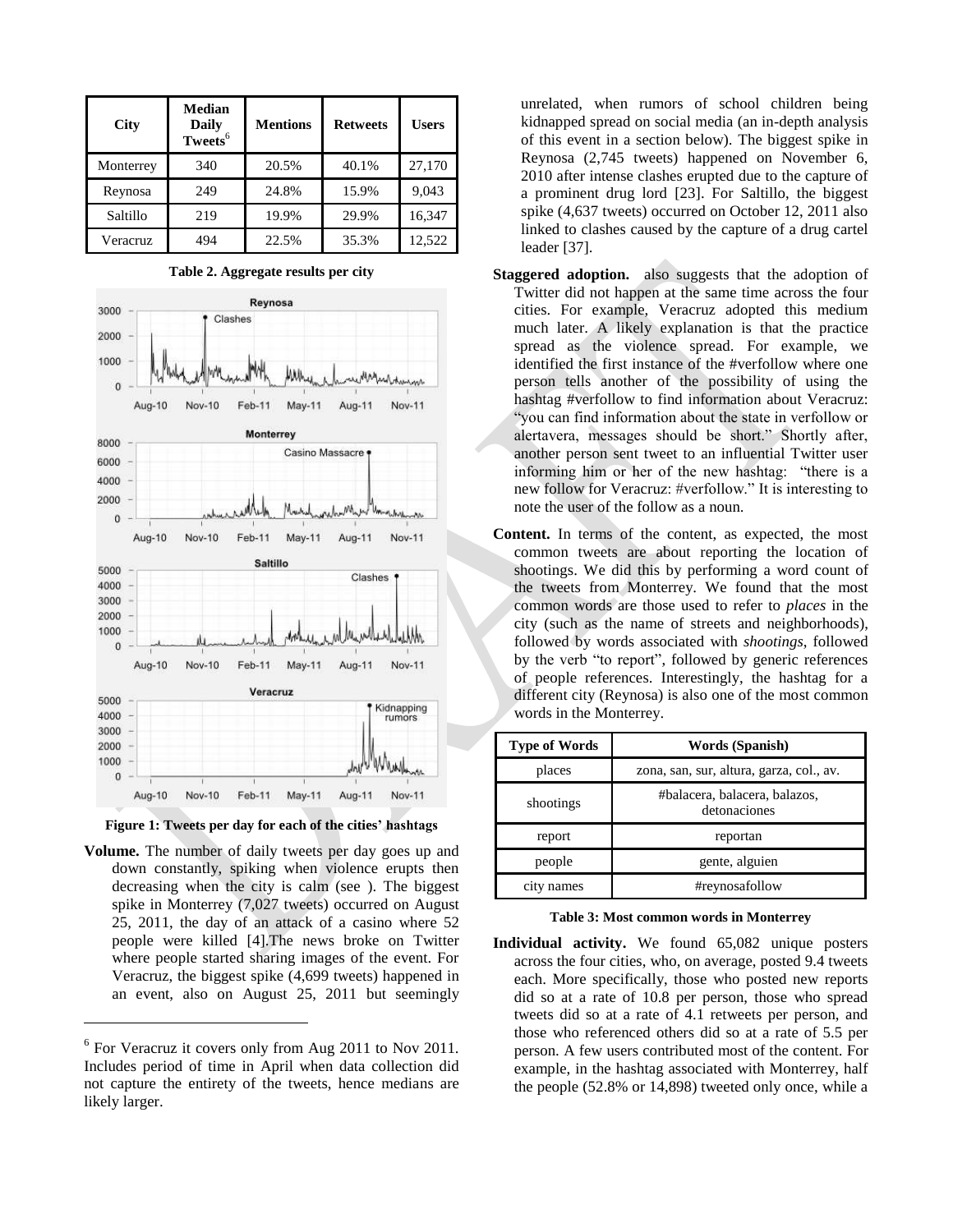tiny fraction (0.03% or 9 people) tweeted more than a thousand times each

#### **Discussion**

First, we found that in the context of three cities, Twitter is used more for disseminating information (i.e. retweets) than for interactions (i.e. mentions). This would also explain the common use of Twitter for other purposes including the search for blood donations and even commercial purposes, which is often frowned upon by the community, as exemplified in this tweet:, "Sirs, I have created #mtyfollou so you can write your f\*\*\* stupidities there and stop misusing #mtyfollow." As for the city with a bigger proportion of mentions, we find that for many people, Twitter is not only about alerts but also about interacting with others and creating of bonds among those participating in the hashtags. This supports the idea that hashtags have come to represent a commons-based peer-production community [5]. The community aspect is exemplified by one of the most common tweets on the Reynosa hashtag being the greeting "good morning" to the members of a hashtag.

Putting these data in the demographic context of the cities we examined, it is important to note that, on average, 1.48% of people living in the cities analyzed posted something on Twitter about the drug war. Assuming these cities have similar Internet penetration as the rest of Mexico (34.9% of the population, as cited above), an average of 4.2% of the online population has posted something about the drug wars on Twitter. These estimates have many limitations because they assume: 1) people tweeting with those hashtags live in the city associated with the hashtag, 2) Internet penetration is homogeneous, and 3) people have only one account. Conversely, not every person uses the hashtags we analyzed. Additionally, Twitter's estimate that 40% of their active users sign in to "listen" [35], might also suggest that the percentage of the population reading tweets about the drug wars is far higher than those posting them.

# **THE EMERGENCE OF CIVIC MEDIA CURATORS**

Analyzing each user's follower and tweet counts, we find (on the top left corner of the graphics of ) that a small number of highly-followed users have contributed a handful of tweets with the hashtags associated with these cities. For example, *CNN en Español*, which has more than a million followers, tweeted once with the Monterrey hashtag. There are other cases of media personalities using these hashtags which explain the rest of the outliers located on the top left corner of the Additionally, an also small number of users have a lot of followers and have contributed a lot of tweets (located towards the top right corner of the graphics in ) are what we call *curators*: both highly influential and active participants on the community that revolves around the city's hashtag. Previous research has examined ways of classifying Twitter users by activity [27], however, to our knoweldge curatorial roles on microblogging have not been

extensive explored. We will expand on these curation phenomenon in the next section.



When we categorized the top ten most mentioned users in each city, we find that they are a mix of politicians, news media, and the citizen curators we introduced in the previous section. We call them curators because their role is both to aggregate and disseminate information to a large number of people in the city who follow them and often send reports to them. These curators often strive to protect their real identity. Our observations suggest that some of them represent citizen efforts intended to address the need for curation and aggregation of the rush of real-time tweets of acute events.

| <b>City</b> | Politicians,<br><b>Institutions</b> | <b>News</b><br>Media | <b>Citizen</b><br><b>Curators</b> |
|-------------|-------------------------------------|----------------------|-----------------------------------|
| Monterrey   |                                     |                      |                                   |
| Reynosa     |                                     |                      |                                   |
| Saltillo    |                                     |                      |                                   |
| Veracruz    |                                     |                      |                                   |

#### **Results**

l

We put together a list of the most active users<sup>7</sup> in Monterrey by selecting those individually responsible for 1% or more of the city's tweets. This resulted in a list of ten users: one was responsible for posting 3% of all tweets, two were responsible for 2%, and the remaining seven were each responsible for 1% of the posts.

Some of those who posted frequently had few followers, while others had many followers (median: 9,305).

<sup>&</sup>lt;sup>7</sup>We avoid mention the usernames of the people studied. We make exceptions for highly public accounts.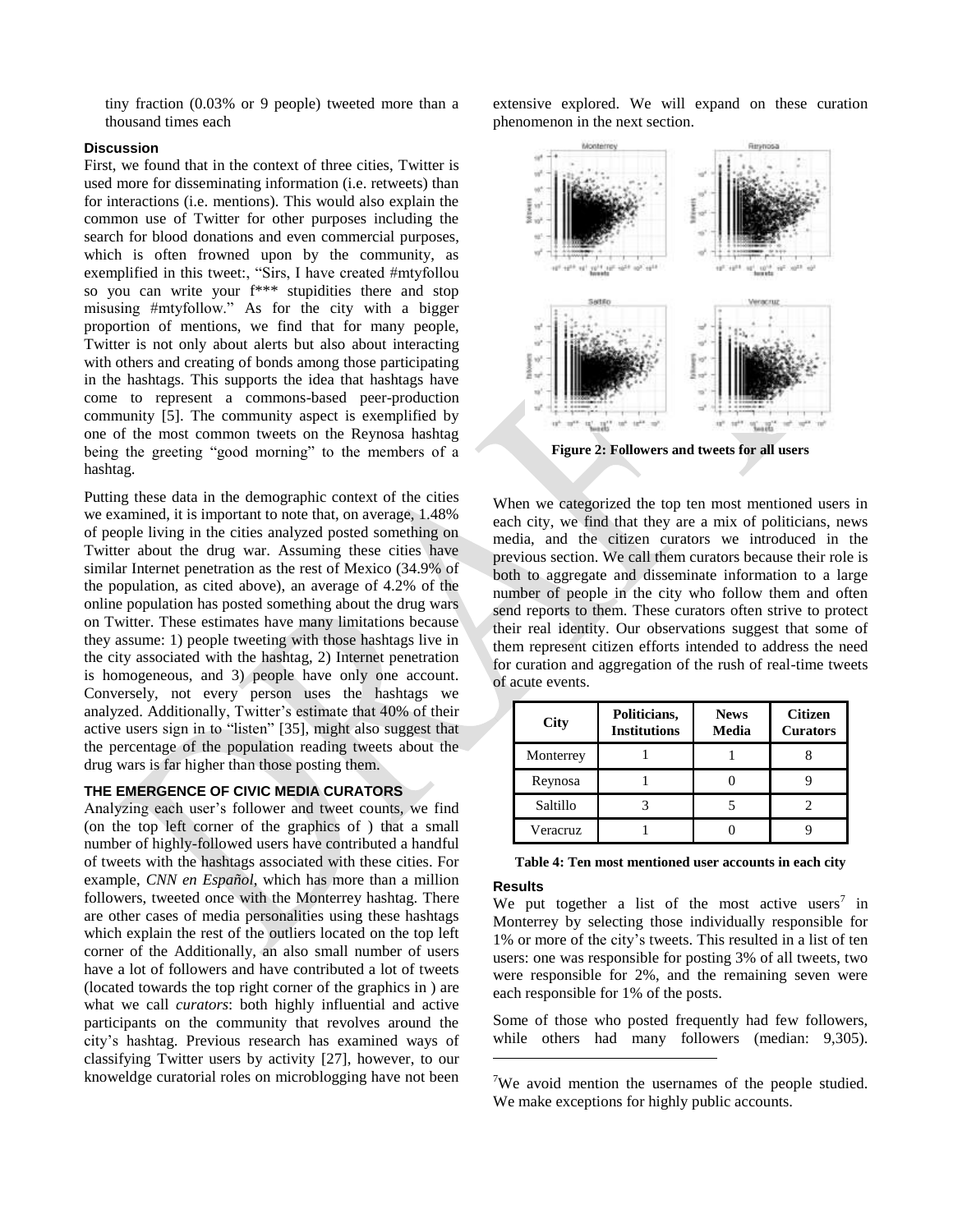Likewise, some accounts were regularly mentioned by others while others received few mentions (median: 303). The four accounts with more followers and mentions than the median all engaged *information curation*, that is, receiving, responding to, and retweeting dozens of tweets from other accounts. Examining the dynamics of these accounts sheds light on the kinds of practices that are emerging in this ecosystem.

Three of the accounts were created in 2009, the year when the violence in the city started to take off. These three all identify themselves as women who want to do something to address the violent situation of their city. For example, one of the accounts describes herself as "Praying for god to bless Monterrey," while another claims to be the "founder" of the concept of "city surveillance" and part of a "citizen network to protect and provide tips about civic safety, to avoid becoming victims of crime."

When interviewed about their motivations, two of these curators cited altruistic reasons. One of them said "I always make clear is that tweeting is an altruistic community service," and added "it's like if I was a news correspondent on social networks of the war we are living." The other said that people tell her she is "like their angel for looking after them" to which she added: "that is one of the strongest motivations for me to continue tweeting daily!" Both of them mentioned being on top of their Twitter account throughout the day, one reported spending about 15 hours a day while the other just said "many hours."

It was clear that both of them spent despite the fact that tweeting was a

The fourth account, *CIC* (which stands for Center for Civic Integration), emerged in 2011 and describes itself as a "network of trust, 100% driven by citizens that provides clear, reliable and authentic spaces for participation and to strengthen citizenship and quality of life." Unlike the other more organic, pseudonymous, and sometimes controversial hubs, this account presents itself as a civic organization with a public presence in the media, staff, and offices. The organization also receives reports through e-mail, Facebook, and phone, and it has staff that continuously checks these various communication channels and updates an online map mash-up. Although the organization was born out of citizen's frustration for the violence, it has expanded its reach to cover all sorts of urban issues such as problems with street signs and even psychological counseling for those suffering from the effects of the violence. Unlike the other three curators, this account maintains a more formal, serious businesslike presence online, while the other curators take a personable approach that implies their posts come from passionate people.

Together, these four curators have 115,678 followers, almost three times the followers of the governor *RodrigoMedina* (40,822) and almost as many as the most popular news media organization *Telediario* (139,919).

It is important to note that, besides these information curators, the other actors with a significant number of followers in the city are government officials (for example, the governor, the city policy, and so on), news media (for example, newspapers and TV), and journalists.

Most leading journalists in the country are on Twitter, and some are quite active. Similarly, most news agencies and newspapers maintain Twitter and Facebook accounts where they post, presumably automatically, links to their latest articles. Just as the citizen curators, people often send messages to journalists to let them know of specific acute events as they occur in the hopes of getting them to cover the event on mainstream media, and at times, they also criticize them for allegedly hiding information or making mistakes. Several journalists have raised skepticism about the potential for social media to spread fear and misinformation [18].

## **Challenges**

Curators are not without controversy. We have interviewed several of them and gotten to learn more about their motivations and concerns. One concerned shared by most of the ones we talked to was the issue of theft of tweets. The second one was the lack of trust and cooperation among curators in the same city. When asked why, one of the curators said: "I can't recommend anyone" and that "after what happened with AnonCurator<sup>8</sup>, I can't vouch for anybody, because I don't know who is behind that account. They are anonymous." This curator is one of the few that shows her face and has mentioned her real name publicly, the others go at lengths to maintain a high degree of anonymity. The scandal referred to by the curator was one reported on Blog del Narco [41] claiming that "military intelligence" had found evidence that suggested that AnonCurator one of the leading curators in the city had been tricking citizens into "hawking" or reporting the location of the military convoys. Despite these and other suspicions, news agencies have been unable to validate whether cartels are using social media for that purpose [36].

Furthermore, even organizations like CIC are not immune to criticism, one of the curators interviewed mentioned that CIC is "an association that presumes not having political objectives, but obviously, there are entrepreneurial-political interests. […] not because they are in politics they are doing something wrong, not at all, that's great! But saying that it's from citizens for citizens, without political goals, I mean, don't say something you don't really are."

The curators interviewed also objected to the reuse of tweets without credit, one of them said: "I do not like that people often do not give credit in the retweets of my tweets," and when asked how this could be solved this person said "it would be the about the ability to be treated

l

<sup>8</sup> Fictitious name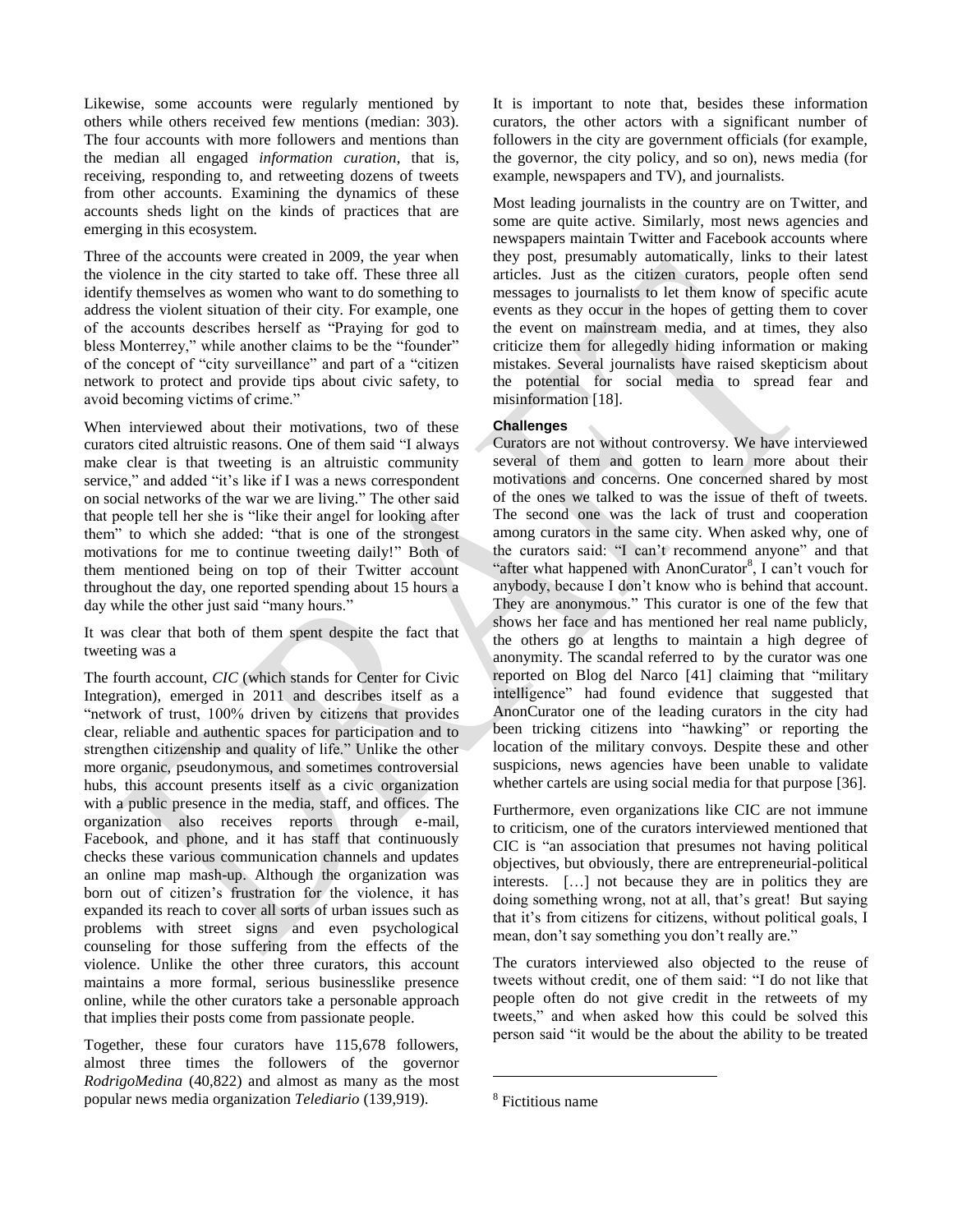with importance, be given credibility, which would let more Twitter users know about you."

#### **Discussion**

Nationally, there have been several efforts focused on curating information. One of the most popular ones is the blog called "Blog del Narco", which has been the subject of much controversy for publishing gruesome images and videos from the drug war that traditional media does not publish [21]. The blog went through several challenges, claiming to be attacked by hackers and targeted for censorship by the government through Google's Blogger platform [14,19] until it eventually merged with *Notirex*, a lesser-known news website [6].

Although traditional journalists regularly serve as curators, both on Twitter and in the more mainstream media outlets, the rise of citizen curators suggests that existing outlets are not meeting public need. Both government officials and journalists have idiosyncratically engaged on Twitter, but much of why the citizen curators have been successful in building an audience stems from their willingness to curate information even when government agencies, journalists and other media outlets are not.

The rise of social media as an alternate information channel has enabled the emergence of civic media curators, some of which have turned into more institutionalized civic organizations. This nascent form of civic engagement is new in Mexico and has the potential of becoming an important force to grapple with as the traditional institutions weaken. Yet, this practice is not without controversy. Several journalists have raised skepticism about the potential for social media to spread fear and misinformation [18]. In addition, indeed, the fear of inaccurate information spreading has prompted government agencies to clamp down on citizen curators.

## **GOVERNMENT INTERVENTION**

Given governmental anxiety around citizen curators, we decided to examine what happens when information flow is regulated through government. We present the events of Veracruz as a case study to examine the government reaction. The case highlighted the challenges with trust and government regulation.

#### **Regulation**

The largest spike we find in the Veracruz data (see ) represents the spread of a rumor on Twitter that led to the imprisonment of two Twitter users. On August 25, 2011 at 11:56 AM, a Twitter user reported that five kids had been kidnapped at a school: "#verfollow I confirm that in the school 'Jorge Arroyo' in the Carranza neighborhood 5 kids were kidnapped by an armed group, there's panic in the zone." The message was retweeted by twelve people, including one of the curators of #verfollow, an account with more than 5,000 followers.

Immediately, the rumor started to spread like wildfire. People spread the news through Facebook, e-mails, and text messages. A few minutes later, the same user reported that the cell-phone network had gone down. Additionally, several other Twitter users reported other incidents in schools and helicopters supposedly flying at low altitude. By noon, only four minutes after the first tweet, the governor of the state of Veracruz tweeted from his personal account that the rumor was false and asked people to disregard the reports. However, by then it was either too late, or the governor was not considered a reliable news source. Dozens of parents rushed to pick up their children from school, causing massive traffic, chaos, and panic across the city.

Three hours later, the governor tweeted that his government would go after those who spread the rumor: "We have identified the source of today's misinformation; […] this will have legal consequences according to Article 311 (terrorism)." The same day, a state government website listed sixteen Twitter accounts involved in the rumor and threatened to take legal action against them. The statement also mentioned the full name of the people associated with one of the accounts. By Saturday, two people had been arrested on charges of terrorism.

Many tuiteros countrywide rallied in opposition to the arrests, jokingly calling themselves "Twitteroristas." After much pressure, the state government released the Twitter users but enacted a new law that penalizes the use of social network sites for spreading misinformation that might cause panic.



**Figure 3: Comparing average tweets per user per day before and after Aug 25, 2011**

We found some evidence to suggest that the events of August 25 had a "chilling effect" on the level of participation in Veracruz. First, we looked at the people who tweeted with the Veracruz hashtag before August 25, 2011. We then calculated their mean $9$  number of tweets per day before Aug 25 and compared it to their own mean after Aug 25. We found that the mean dropped from 1.70 tweets per day to 1.23 (t = 14.3141, df = 1376.226, p < 0.001). More work is needed to see if perhaps this reduction could have been caused by a decrease in the violence itself or perhaps the use of a different hashtag.

l

<sup>&</sup>lt;sup>9</sup> Calculated based on the days when the person tweeted.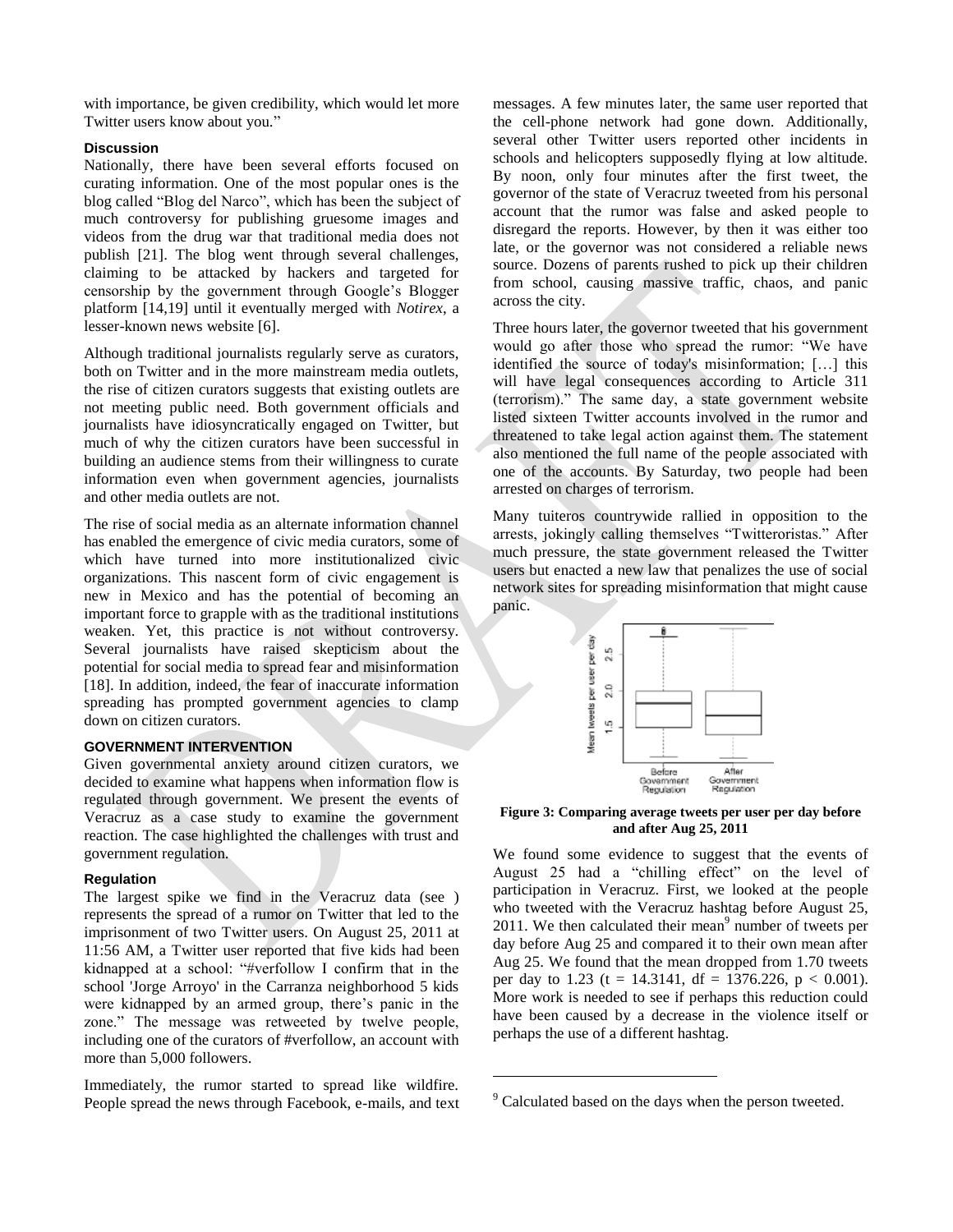## **Adoption**

Although several local governments have been reluctant to publicly accept the severity of the violence in their regions [32], others have turned to social media to deal with what they perceive as false rumors spread online. Some local governments have created Twitter accounts to connect with their citizens and report "risk situations", as the violent events are euphemistically called. Examples of this are the Attorney's Office of Coahuila, the state of which Saltillo is the capital, [47], and the city government of Reynosa [48]. The former came to replace the personal account of the State General Attorney, who often would report on the attacks. These governmental accounts are not without controversy; often citizens claim that these accounts stay quiet in midst of major events, while others have questioned the reliability of the information posted there [17,39,44].

A recent interview with the spokesperson of the Attorney's Office of Coahuila [50], who is now in charge of the official Twitter account, describes the process of verification before he or his staff tweet an alert within 5 minutes of receiving report:

"[I]n that span of 5 minutes, a set of calls begin, both to the police, and to the various corresponding departments within the municipalities. Once we confirm and check up all this information with the original sources, or when we check the provenance of the things that appear first on social networks, then we upload […] a tweet […] through Coahuila's general attorney's office account. I operate this account in coordination with general attorney's staff. We post a tweet telling people about what is happening at that moment."

The spokesman also encourages people to be more careful about their tweeting and even started a campaign on social media for "responsible tweeting", he explains: "It's very easy for some people [to] post things to social networks right away […] without firsthand knowledge, sometimes because they heard something from a cousin, or a nephew, or someone else. We cannot do that."

## **IMPLICATIONS**

We have shown that social media creates an alternate "usergenerated" channel of communication that can address weaknesses in information flow. However, this new channel comes with its own challenges such as issues of trust, reputation, and misinformation. While more research is needed, based on our early observations of this armed conflict, we offer the following suggestion for system designers and government officials. We hope future research can challenge or extend some of these ideas.

## **Implications for system design**

While sociotechnical solutions are promising, like the ones CIC has introduced, there is room for improvement on these technologies.

Building on some of the descriptions provided by the curators it seems that social media's main limitations are: the tension between trust, reputation and anonymity; the need for recognition (despite it being an altruistic activity), and the difficulties that come with the need available time to perform the curatorial tasks. With that in mind, we think that future implementations of sociotechnical systems designed to support civic media in war-like environments should aim for a balanced combination of automation (to help with scale and time) and relationship-building interfaces. We do not know what those would look like, but we propose a few ideas.

- **Aggregation and Ranking**. A system that can save time for curators and other people could try to automatically detect tweets that refer to the same event, and rank the event among the other events in the feed. This aggregation and ranking heuristics should be transparent to people and perhaps even customizable, and they could use some of these variables for ranking:
	- 1. Volume: the total number of tweets over certain time frame.
	- 2. Network diversity: importance given to tweets coming from different separate or disconnected networks formed based on "follower" relationships (e.g. something becomes more important if people from different parts of the network talk about it).
	- 3. Burstiness: the system should be able to detect the sudden spike of reports related to the same event.
	- 4. Reputation: give more importance to users who have submitted accurate reports before, account for the longevity of the account, number of followers and tweets.

Currently Twitter's trending topics do a decent job at the detecting bursts, but it does not take into account any of the other variables.

**Reputation and Community.** A lot of the existing technologies focus on information but not so much on building relationships between people. We would suggest the creation of tools that foster the creation of bonds through long-term interactions that not only allow the exchange of messages, which Twitter already does, but that it also allows for a diverse range of ways of displaying reputation. Currently Twitter has only one: follower count, but people might want to play different roles and still be given credit for their work.

#### **Implications for governance**

Government regulation has the potential of cooling free speech: fear of punishment can undermine people's willingness to contribute to a common good, while complete abandonment can breed misinformation as it is the case of Veracruz.

Additionally, there is a common refrain among proponents of social media in Mexico that argue that the government needs to use social media if it wants more control of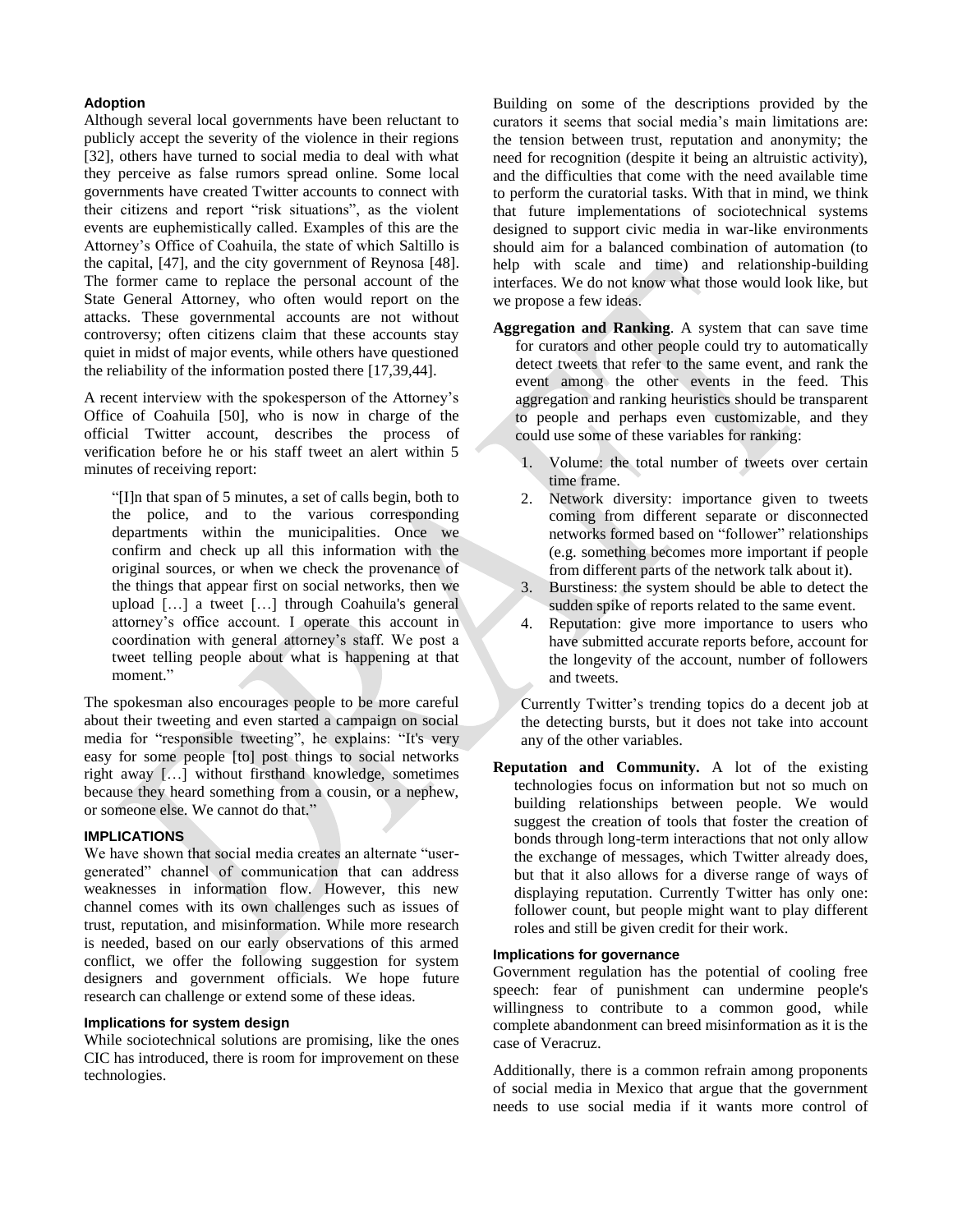information flow. However, as the cases presented here show, it is not only a matter of being present but about engaging in fruitful interactions overtime that can help the government, just as anyone else, to gain reputation and creditability among social media users.

Based on our preliminary analysis we put forward the following recommendations that can be thought of as hypotheses for future research.

1. Broadcast prompt and relevant messages. Publish timely and relevant information related to public safety. Do not wait hours or days to release information that can help people avoid risky situations. Do not use social media only as another platform to publicize the administration's accomplishments.

2. Engage with citizens. Establish public channels of communication with curators and the public at large. Build relationships over time. Join public conversations, but expect criticism and push back. Social media is expected to be participatory, but governments often forget to interact with their audience.

3. Avoid regulation. Regulation is ineffective at reducing misinformation and has the side effect of dampening civic engagement. While well-meaning, government interventions often have unintended negative consequences.

## **CONCLUSIONS**

As social media becomes permeates through most of society, its role in armed conflict are only posed to rise in prominence. From the Arab Spring to Occupy Wall Street, social media is one of the information platforms used in a wide range of moments. In this paper, we describe how these technologies are currently used in war-like environments, and what their promises and challenges might be in the future. We illustrate the volume of activity and the number of people using social media to alert and connect with others during recurrent acute crises. We found that most of the messages exchanged are alerts containing location information and how spreading information is one of the most popular forms of participation. We then identified the small but influential role some users take curators. We presented their motivations and concerns. We then described the different strategies governments might have towards social media and what the outcomes might be.

## **REFERENCES**

- 1. Al-Ani, B., Mark, G., Chung, J., and Jones, J. The Egyptian Blogosphere: A Counter-Narrative of the Revolution. Proc. CSCW 2012, (2012).
- 2. Al-Ani, B., Mark, G., and Semaan, B. Blogging in a region of conflict: supporting transition to recovery. Proceedings of the 28th international conference on Human factors in computing systems, ACM (2010), 1069–1078.
- 3. Althaus, D. Confessions in Mexico tourist deaths posted on YouTube. Houston Chronicle, 2010.

http://www.chron.com/life/travel/article/Confessionsin-Mexico-tourist-deaths-posted-on-1707971.php.

- 4. Archibold, R.C. Armed Men Set Fire at Casino in Mexico, Killing 53. The New York Times, 2011. http://www.nytimes.com/2011/08/26/world/americas/2 6mexico.html.
- 5. Benkler, Y. The Wealth of Networks: How Social Production Transforms Markets and Freedom. Yale University Press, New Haven, CT, 2006.
- 6. Bichara, L. Notirex le da la bienvenida a BlogdelNarco. Notirex, 2011. http://notirex.com/2011/11/notirex-le-da-labienvenida-a-blogdelnarco/.
- 7. Booth, W. In Mexico's Nuevo Laredo, drug cartels dictate media coverage. The Washington Post, 2010. http://www.washingtonpost.com/wpdyn/content/article/2010/08/01/AR2010080103481.ht ml.
- 8. Bruns, A., Burgess, J., Crawford, K., and Shaw, F. #qldfloods and @QPSMedia: Crisis Communication on Twitter in the 2011 South East Queensland Floods. Brisbane: ARC Centre of Excellence for Creative Industries and Innovation, Brisbane, Australia, 2012.
- 9. Campos, M. ¿Por qué triunfó #internetnecesario? El Universal Blogs, 2009. http://blogs.eluniversal.com.mx/weblogs\_detalle9097. html.
- 10. Castells, M. Communication Power. Oxford University Press, USA, 2009.
- 11. Castillo, M. Mexico: Citizen Journalism in the Middle of Drug-Trafficking Violence. Global Voices, 2010. http://globalvoicesonline.org/2010/05/05/mexicocitizen-journalism-in-the-middle-of-drug-traffickingviolence/.
- 12. Cave, D. Mexico Turns to Twitter and Facebook for Information and Survival. The New York Times, 2011. http://www.nytimes.com/2011/09/25/world/americas/ mexico-turns-to-twitter-and-facebook-for-informationand-survival.html?  $r=1$ .
- 13. Cheong, M. and Lee, V.C.S. A microblogging-based approach to terrorism informatics: Exploration and chronicling civilian sentiment and response to terrorism events via Twitter. Information Systems Frontiers 13, 1 (2010), 45–59.
- 14. Fabian, J.W. Google Kills Blog del Narco Advantage Mexico News. 2011. http://www.advantagemexico.com/news/5064/google\_ kills blog del narco.
- 15. Fernández, E. "Tuiteros" tiran nombre de parque. El Universal, 2011.
- http://www.eluniversal.com.mx/edomex/4657.html. 16. García Hernández, A. Twitter pulverizó el discurso público. La Jornada, 2011.
	- http://www.jornada.unam.mx/2011/06/13/politica/003n 1pol.
- 17. Garza, K. Extraño twitt de la Fiscalía de Coahuila pone en duda credibilidad de su cuenta - Vanguardia.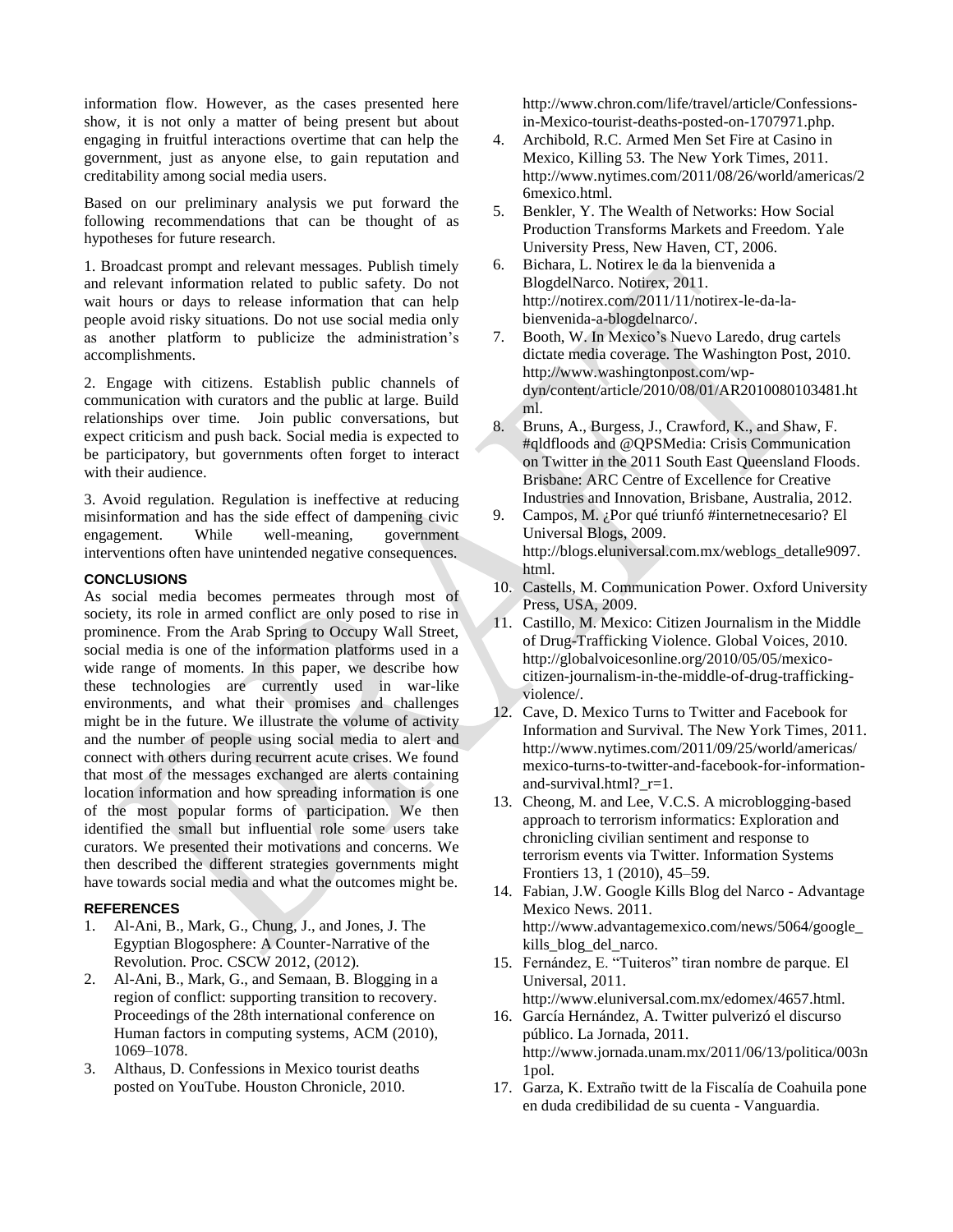Vanguardia, 2011.

http://www.vanguardia.com.mx/extranotwittdelafiscali adecoahuilaponeendudacredibilidaddesucuenta-692478.html.

- 18. Gómez Leyva, C. Twitter nos quiere matar de miedo. Milenio, 2010.
	- http://impreso.milenio.com/node/8725469.
- 19. Gómez Leyva, C. El exitoso Blog del Narco. 2010. http://impreso.milenio.com/node/8855061.
- 20. GShock112. Videos of mexican cartel executions being removed for TOS. Liveleak, 2011. http://www.liveleak.com/view?i=dcc\_1317172941&co mments=1.
- 21. Gutierrez, R. Leaking secrets, leaking blood. Boing Boing, 2010.
	- http://boingboing.net/2010/09/14/narco.html.
- 22. Lotan, G., Graeff, E., Ananny, M., Gaffney, D., Pearce, I., and boyd, danah. The Revolutions Were Tweeted: Information Flows during the 2011 Tunisian and Egyptian Revolutions. International Journal of Communication 5, (2011).
- 23. Malkin, E. Mexican Drug Gang Chief Reported Killed in Matamoros. The New York Times, 2010. http://www.nytimes.com/2010/11/06/world/americas/0 6mexico.html.
- 24. Mark, G., Bagdouri, M., Palen, L., Martin, J., Al-Ani, B., and Anderson, K. Blogs as a Collective War Diary. Proc. CSCW 2012, (2012).
- 25. Mark, G.J., Al-Ani, B., and Semaan, B. Resilience through technology adoption: merging the old and the new in Iraq. Proceedings of the 27th international conference on Human factors in computing systems, ACM (2009), 689–698.
- 26. Menchaca, A. Dispara inseguridad estrés postraumático. El Norte, 2011.
- 27. Naaman, M., Boase, J., and Lai, C.-H. Is it really about me?: message content in social awareness streams. Proceedings of the 2010 ACM conference on Computer supported cooperative work, ACM (2010), 189–192.
- 28. Nájar, A. Twitter, el inesperado juez en México. BBC Mundo, 2012. http://www.bbc.co.uk/mundo/noticias/2012/02/120202 \_twitter\_juez\_mexico\_an.shtml.
- 29. Okeowo, A. To Battle Cartels, Mexico Weighs Twitter Crackdown. Time, 2010. http://www.time.com/time/world/article/0,8599,19816 07,00.html.
- 30. Palen, L. and Vieweg, S. The emergence of online widescale interaction in unexpected events: assistance, alliance & retreat. Proceedings of the 2008 ACM conference on Computer supported cooperative work, ACM (2008), 117–126.
- 31. Roig-Franzia, M. Mexican Drug Cartels Leave a Bloody Trail on YouTube. The Washington Post, 2007. http://www.washingtonpost.com/wp-

dyn/content/article/2007/04/08/AR2007040801005.ht ml.

- 32. Sosa Cabrios, A. 'El Triángulo de las Bermudas' mexicano. El Mundo, 2011. http://www.elmundo.es/america/2011/04/14/mexico/13 02789244.html.
- 33. Starbird, K., Palen, L., Hughes, A.L., and Vieweg, S. Chatter on the red: what hazards threat reveals about the social life of microblogged information. Proceedings of the 2010 ACM conference on Computer supported cooperative work, ACM (2010), 241–250.
- 34. Starbird, K. and Palen, L. "Voluntweeters": selforganizing by digital volunteers in times of crisis. Proceedings of the 2011 annual conference on Human factors in computing systems, ACM (2011), 1071– 1080.
- 35. Twitter. One hundred million voices. Twitter Blog. http://blog.twitter.com/2011/09/one-hundred-millionvoices.html.
- 36. Valencia, N. Residents use social media to fight organized crime in Mexico. CNN, 2010. http://articles.cnn.com/2010-03- 08/tech/mexico.crime.social.media\_1\_microbloggingcartels-social-media?\_s=PM:TECH.
- 37. Zabludovsky, K. Mexico: Suspect Arrested in Casino Fire. The New York Times, 2011. http://www.nytimes.com/2011/10/14/world/americas/ mexico-suspect-arrested-in-casino-fire.html.
- 38. Mexico paper seeks cartel clarity. BBC, 2010. http://www.bbc.co.uk/news/world-latin-america-11370310.
- 39. Fiscal informa muerte de civiles en twitter. Vanguardia, 2010. http://www.vanguardia.com.mx/fiscalinformamuertede civilesentwitter-574890.html.
- 40. Entre sombras. Vanguardia, 2010. http://www.vanguardia.com.mx/entresombras-589883 editorial.html.
- 41. Delincuencia organizada infiltrada en redes sociales. BlogdelNarco.com, 2011. http://archivo.blogdelnarco.com/delincuenciaorganizada-infiltrada-en-redes-sociales/.
- 42. Redes Sociales en México y Latinoamérica. Asociación Mexicana de Internet, Mexico, D.F., Mexico, 2011.
- 43. Displacement due to criminal and communal violence. Internal Displacement Monitoring Centre, 2011.
- 44. Exhibida la FGE con falsa alarma. Vanguardia, 2011. http://www.vanguardia.com.mx/exhibidalafgeconfalsa alarma-1182369.html.
- 45. Quinto año de gobierno: 60 mil 420 ejecuciones. Zeta, 2011. http://www.zetatijuana.com/2011/12/12/quintoano-de-gobierno-60-mil-420-ejecuciones/.
- 46. For journalists, coverage of political unrest proves deadly. Committee to Protect Journalists, 2011.